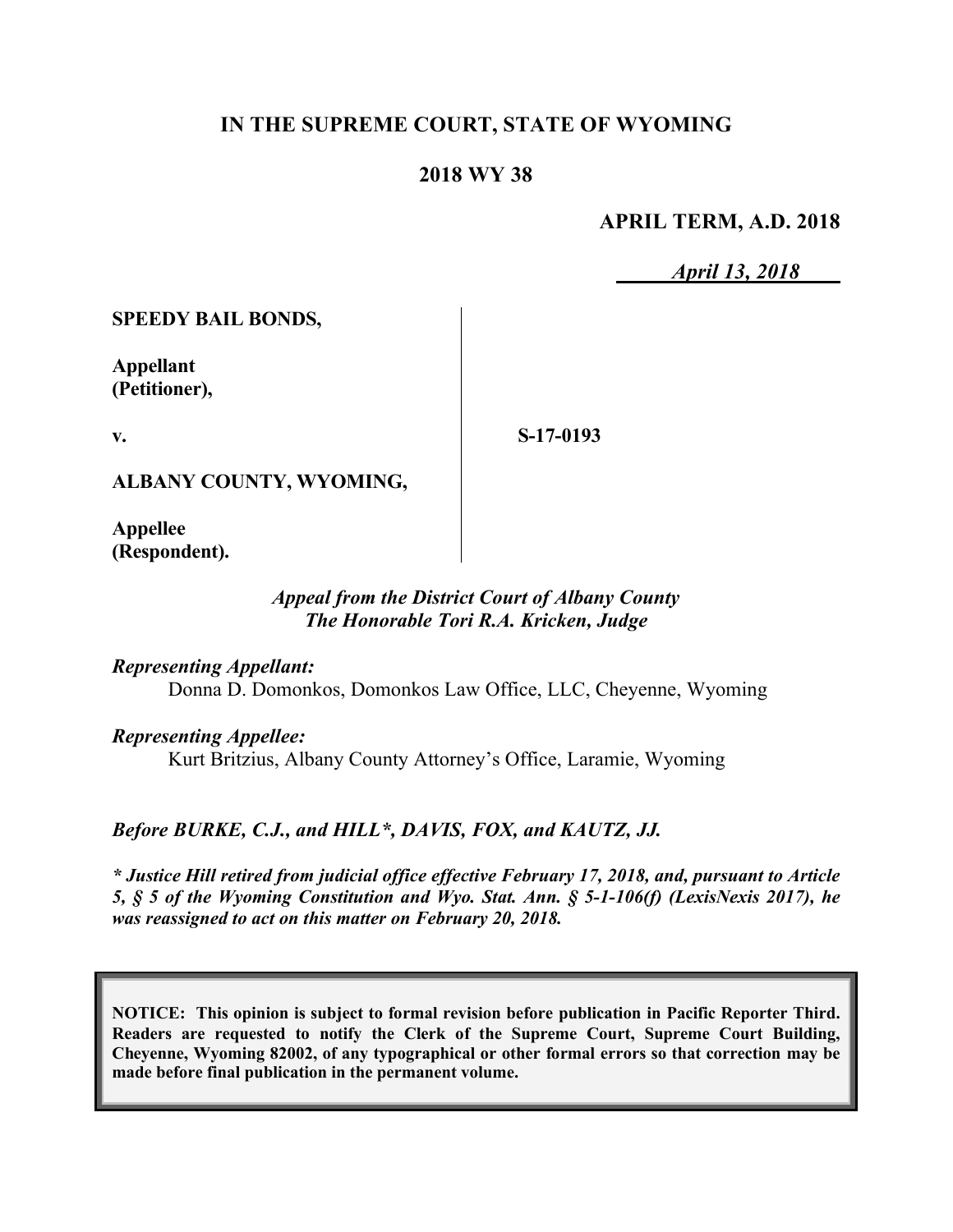**DAVIS**, Justice.

 $\overline{a}$ 

[¶1] Speedy Bail Bonds appeals from a district court order denying its motion to set aside the forfeiture of a \$50,000 surety bond it posted on behalf of a defendant in a drug trafficking case. We affirm.

#### **ISSUE**

[¶2] Speedy poses a single question that we restate as follows:

Did the district court abuse its discretion when it refused to set aside the bond forfeiture in this case?<sup>1</sup>

## **FACTS**

[¶3] On the day after Christmas of 2016, a Wyoming Highway Patrol trooper stopped a semi-truck in Albany County to perform a commercial vehicle inspection. In addition to the driver, two others were in the vehicle, one of whom was Florida resident Nicolas Trujillo.<sup>2</sup> The trooper eventually discovered five plastic-wrapped packages containing approximately twenty-three pounds of methamphetamine, \$3,600 in cash, and a roll of plastic wrap like that used to package the drugs. Two days later, Trujillo was charged with possessing methamphetamine and possessing that controlled substance with the intent to deliver it.

[¶4] At his initial appearance on December 29, 2016, the circuit court appointed Trujillo an attorney, set a \$50,000 cash bond, and scheduled his preliminary hearing for January 11, 2017. On January 11, the court continued that hearing for twenty days on Trujillo's motion, and on January 13 it admitted a Miami area lawyer *pro hac vice* as one of Trujillo's attorneys. Four days later, his Wyoming attorney filed a motion to have his cash bond reduced to a surety bond of the same amount.

[¶5] On January 31, 2017, Trujillo appeared before a circuit court magistrate for his preliminary hearing and to be heard on his bond reduction motion. The magistrate

<sup>&</sup>lt;sup>1</sup> Speedy attempts to raise an independent claim that the appearance bond it executed was an invalid and therefore unenforceable contract because its parties reached no "meeting of the minds" regarding the surrender of the defendant's passport. This claim was not raised in the district court. Accordingly, we adhere to our well-established practice and decline to consider that argument. *Fowles v. Fowles*, 2017 WY 112, 128, 402 P.3d 405, 412 (Wyo. 2017) (we generally do not consider claims raised for the first time on appeal); *Crofts v. State ex rel. Dep't of Game & Fish*, 2016 WY 4, ¶¶ 19-24, 367 P.3d 619, 624- 25 (Wyo. 2016) (court will not consider issues raised for the first time on appeal unless they are "fundamental"). We do not consider this issue to be fundamental.

<sup>&</sup>lt;sup>2</sup> Trujillo apparently immigrated to the Miami area from Cuba, but he has been a naturalized United States citizen since 2011. At the time of his arrest he lived with his significant other and three children.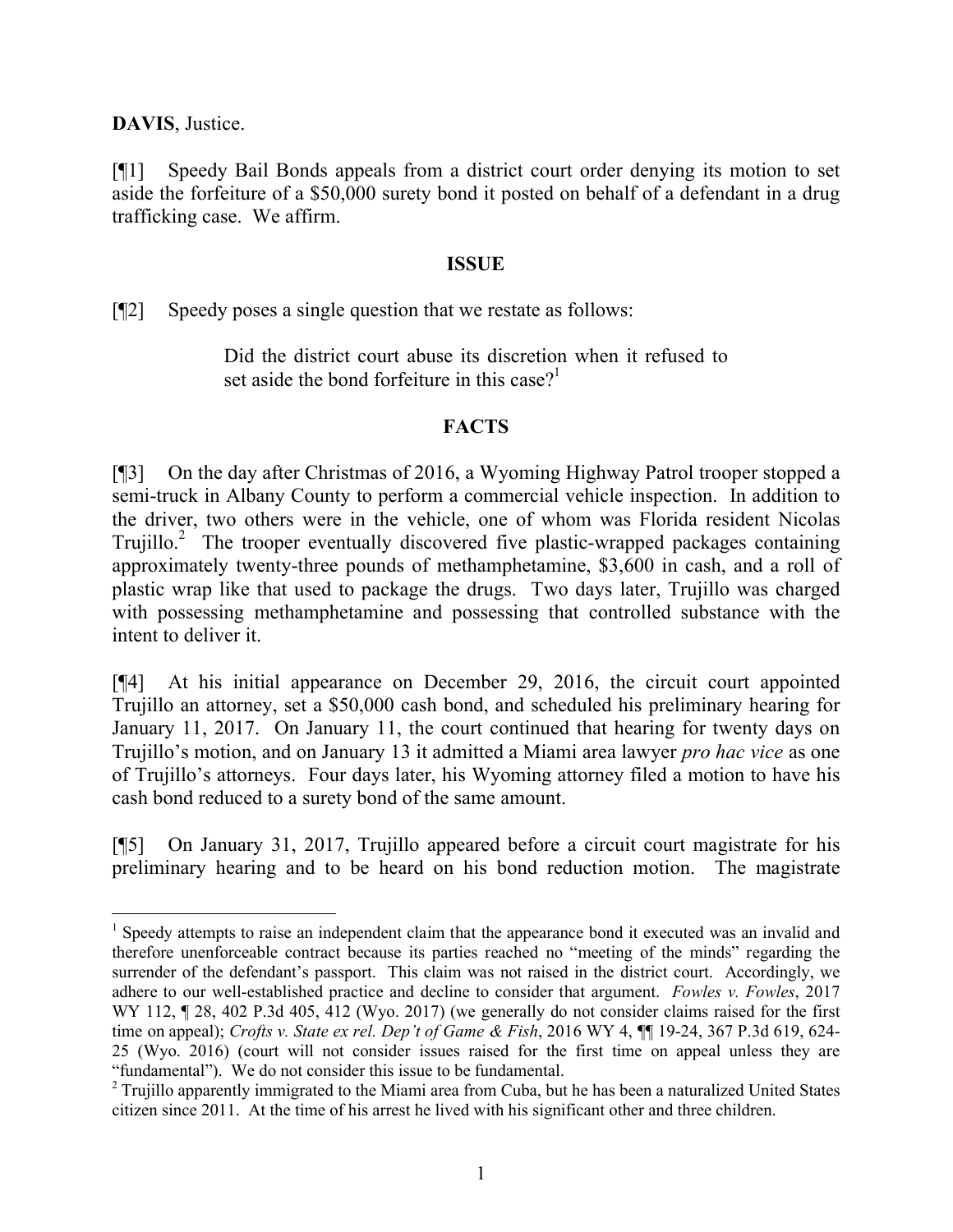indicated that he would approve a \$50,000 surety bond on the condition that Trujillo surrender his passport to the court within thirty days after the bond was posted; i.e., thirty days after he was released. The magistrate noted that the thirty days would give Trujillo time to return to Florida and arrange to send or otherwise deliver the passport.

[¶6] The record does not reflect that a bail bondsman was at the hearing, and the record contains no appearance bond or release order executed by either the circuit judge or the magistrate.<sup>3</sup> Trujillo executed a waiver of extradition and of his right to a preliminary hearing, and the magistrate bound the case over to the district court for trial.

[¶7] On February 13, 2017, the district court set Trujillo's arraignment for March 7, and a surety bond was executed and filed. Although we cannot decipher the signature of the bail bondsman who signed the bond, Speedy Bail Bonds, a Miami area company, has effectively admitted that it is liable on it. That instrument did not require Trujillo to surrender his passport, and the record contains no discussion with the district judge about such a condition.

[¶8] Trujillo failed to appear for his arraignment and the record reflects no communication with the district court about his absence. W.R.Cr.P. 46(f)(1) requires the district court to declare a forfeiture if a condition of the bond is violated, but paragraph (2) of that subsection permits the court to set aside the forfeiture partially or completely if the surety later surrenders the defendant into custody, or if justice otherwise does not require forfeiture to some extent. Within a week of Trujillo's failure to appear at his arraignment, the district court issued a warrant for his arrest and an order forfeiting his bond.

[¶9] On April 10, 2017, Speedy filed motions to stay and set aside the forfeiture, and the State filed its opposition to those motions on April 18. At the hearing on the motions, Speedy asserted as the sole basis to set aside the forfeiture the same rationale that it now advances in this Court. It claims that it mistakenly believed, based on its experience in Florida, that Trujillo would be required to turn over his passport before he was released from custody.<sup>4</sup> However, that position was weakened considerably by the telephonic testimony of Mira Dwyer, the owner of Speedy Bail Bonds. She testified that if a defendant has not already surrendered his passport to a court, she does not put up bail without requiring him to first give her his passport, which she then keeps in a safe deposit box. Moreover, she sent her daughter to Cuba to make sure that Trujillo was not there, and had evidence indicating that he was in Texas. The district court aptly noted that surrendering his passport would not have kept Trujillo from fleeing to Texas.

l

 $3$  W.R.Cr.P. 46.1(e) requires that the terms of any conditional pre-trial release be memorialized in writing.

<sup>&</sup>lt;sup>4</sup> As noted above, nothing in the record gives reason to believe that the district court's appearance bond was conditioned on surrender of the passport, despite any statements to that effect by the circuit court magistrate.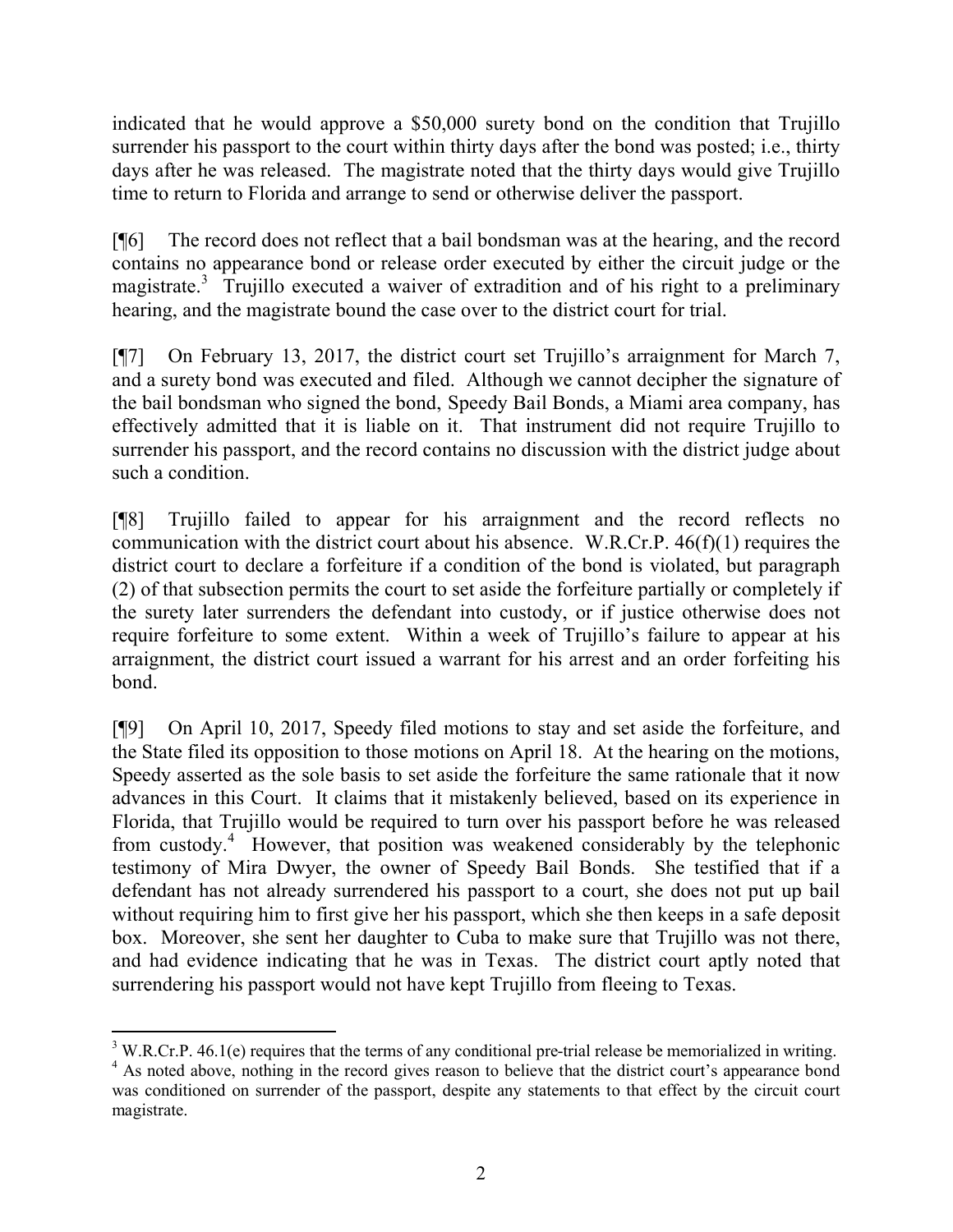[¶10] Later that same day, the court issued an order denying the motion to set aside the bond forfeiture, and Speedy timely perfected its appeal from that decision. Additional pertinent aspects of that order will be addressed below.

### **DISCUSSION**

[¶11] This Court will not reverse the discretionary decision of a trial court to deny a full or partial remission of a bond forfeiture unless the appealing surety shows that that court clearly abused its discretion. *Action Bailbonds v. State*, 2002 WY 103, ¶ 5, 49 P.3d 992, 993-94 (Wyo. 2002); *In re Northwest Bail Bonds, Inc.*, 2002 WY 102, ¶ 6, 50 P.3d 313, 314-15 (Wyo. 2002). In assessing the reasonableness of the court's decision, we look to whether it improperly relied on punitive motives, such as frustration or vindictiveness, for the forfeiture. *Action*, ¶ 18, 49 P.3d at 996-97; *Northwest*, ¶ 9, 50 P.3d at 315 (both cases citing *Application of Allied Fidelity Ins. Co.*, 664 P.2d 1322, 1325-26 (Wyo. 1983)).

[¶12] We also examine the district court's consideration of such relevant matters as: the willfulness of the criminal defendant's violation of his bond conditions; the relation between the amount forfeited and the probable costs and burdens to the State to regain custody; the degree to which the surety participated in apprehending the defendant; other costs, inconveniences, or prejudice suffered by the State due to the bond violation; the amount of delay caused, and the stage of the proceedings; the public interest in and need for the defendant's appearance; and any factors presented by the defendant which might mitigate his failure to appear. *Action*, ¶ 19, 49 P.3d at 997; *Northwest*, ¶ 10, 50 P.3d at 315-16.

[¶13] In addressing these factors, the district court, citing *Beagle v. State*, 2004 WY 30,  $\P$  3-4, 86 P.3d 1271, 1272-74 (Wyo. 2004),<sup>5</sup> noted that a court should not remit a forfeiture if the defendant's failure to appear relates to inadequate supervision by the surety, or if the cost to the State of bringing him to court approaches the face amount of the bond. In these regards the court observed that, by all accounts, Trujillo intentionally fled and failed to appear at his arraignment, and that Speedy had no contact with him after his release.

[¶14] The district court determined that Speedy merely assumed that Trujillo would have to surrender his passport prior to his release, and that it failed to take its usual precautions to assure that this would be the case. Because Speedy had long been in the business of assessing and limiting the flight risks posed by those whose appearances it has guaranteed, the court concluded that it should bear liability when its efforts fell short of its usual caution.

<sup>5</sup> Here, *Beagle* was quoting 3B Wright, King, and Klein, *Federal Practice and Procedure: Criminal 3d* § 777 (2004).